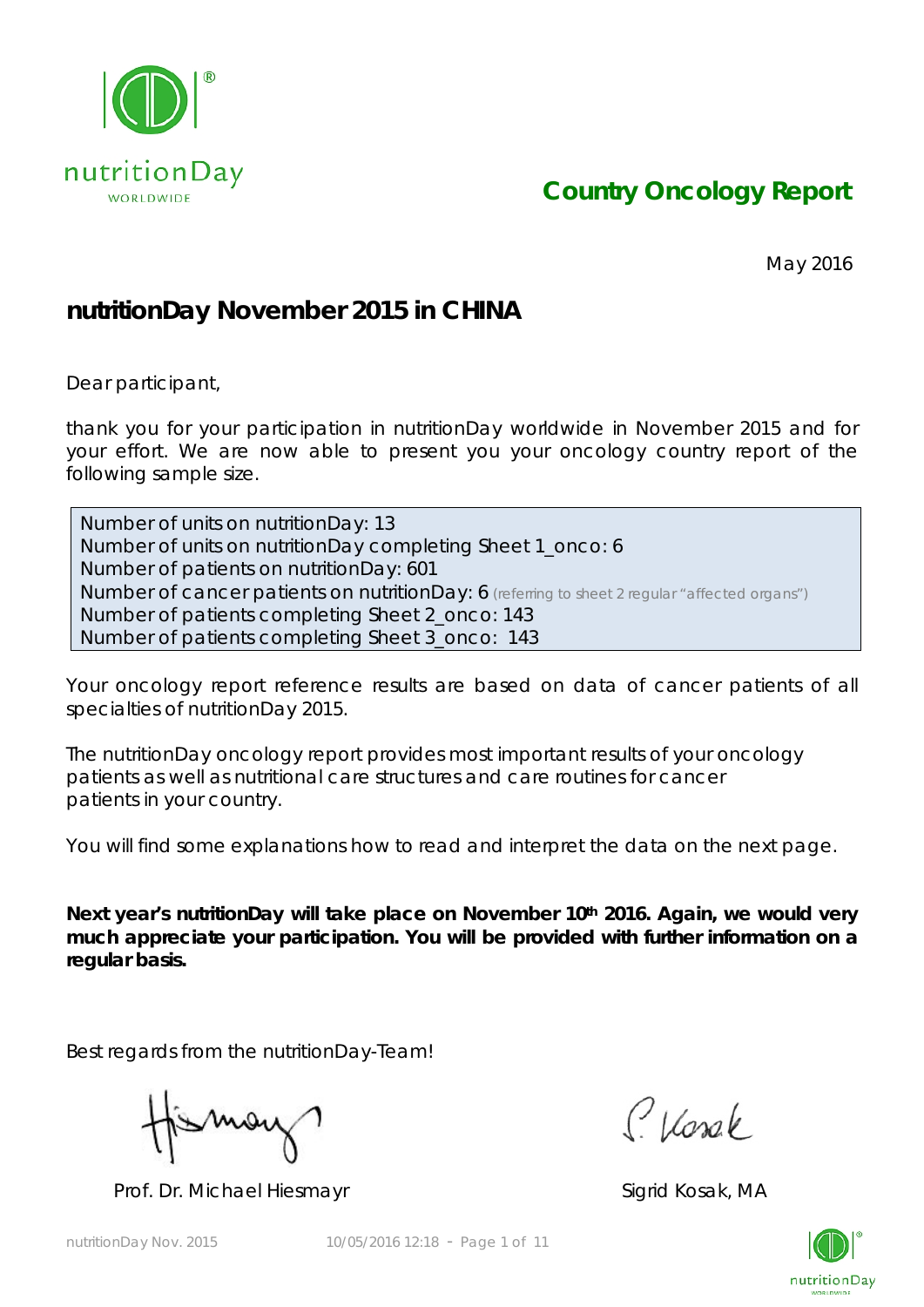| <b>UNITS REPORT ("Sheet 1"):</b>                                                                                                                                                                              |                                        | YOUR RESULTS REFERENCE RESULTS                                                     |
|---------------------------------------------------------------------------------------------------------------------------------------------------------------------------------------------------------------|----------------------------------------|------------------------------------------------------------------------------------|
| Number of units with cancer patients:                                                                                                                                                                         | 6                                      | 275                                                                                |
| Computerized system in hospital:                                                                                                                                                                              | 6 units (100%) YES                     | 262 units (95%) YES                                                                |
| Nutritional treatment of cancer patients is part of<br>overall care plan                                                                                                                                      | 6 units (100%) YES                     | 245 units (89%) YES                                                                |
| Nutritional treatment is considered<br>Routinely<br>When patient asks<br>When body weight loss > 10%<br>During palliative phase<br>Other<br>Missing                                                           | $6(100\%)$                             | 171 (62.2%)<br>87 (31.6%)<br>100 (36.4%)<br>79 (28.7%)<br>30 (10.9%)<br>23 (8.36%) |
| Nutritional treatment is not part of the comprehensive<br>approach due to<br>Lack of evidence<br>No knowledge of the field<br>No reimbursement<br>It feeds the tumour<br>Other                                |                                        | 6(2.18%)<br>11 (4.00%)<br>$8(2.91\%)$<br>16 (5.82%)                                |
| Nutritional therapy used for cancer patients<br>Nutrition according to nutrition plan<br>Calculation of energy needs<br>Monitoring patients intake and use of oral<br>supplements<br>None<br>Other<br>Missing | $3(50.0\%)$<br>4(66.7%)<br>$3(50.0\%)$ | 195 (70.9%)<br>164 (59.6%)<br>242 (88.0%)<br>26 (9.45%)<br>6(2.18%)                |
| Nutritional therapy is not used due to<br>Lack of evidence<br>Lack of experience<br>No reimbursement<br>Lack of dietitians<br>Lack of other experts<br>Other<br>Missing                                       | 1(16.7%)                               | 2(0.73%)<br>5(1.82%)<br>6(2.18%)<br>8 (2.91%)<br>$1(0.36\%)$<br>7(2.55%)           |
| Assessment of parameters in cancer patients &<br>methods used:                                                                                                                                                |                                        |                                                                                    |
| Anthropometry/Body composition:<br><b>Body weight</b><br>Regularly<br>At chemotherapy<br>When necessary<br><b>Never</b><br>Unknown<br>Missing                                                                 | 4 (66.7%)<br>1 (16.7%)<br>1(16.7%)     | 170 (61.8%)<br>46 (16.7%)<br>52 (18.9%)<br>1(0.36%)<br>1(0.36%)<br>5(1.82%)        |

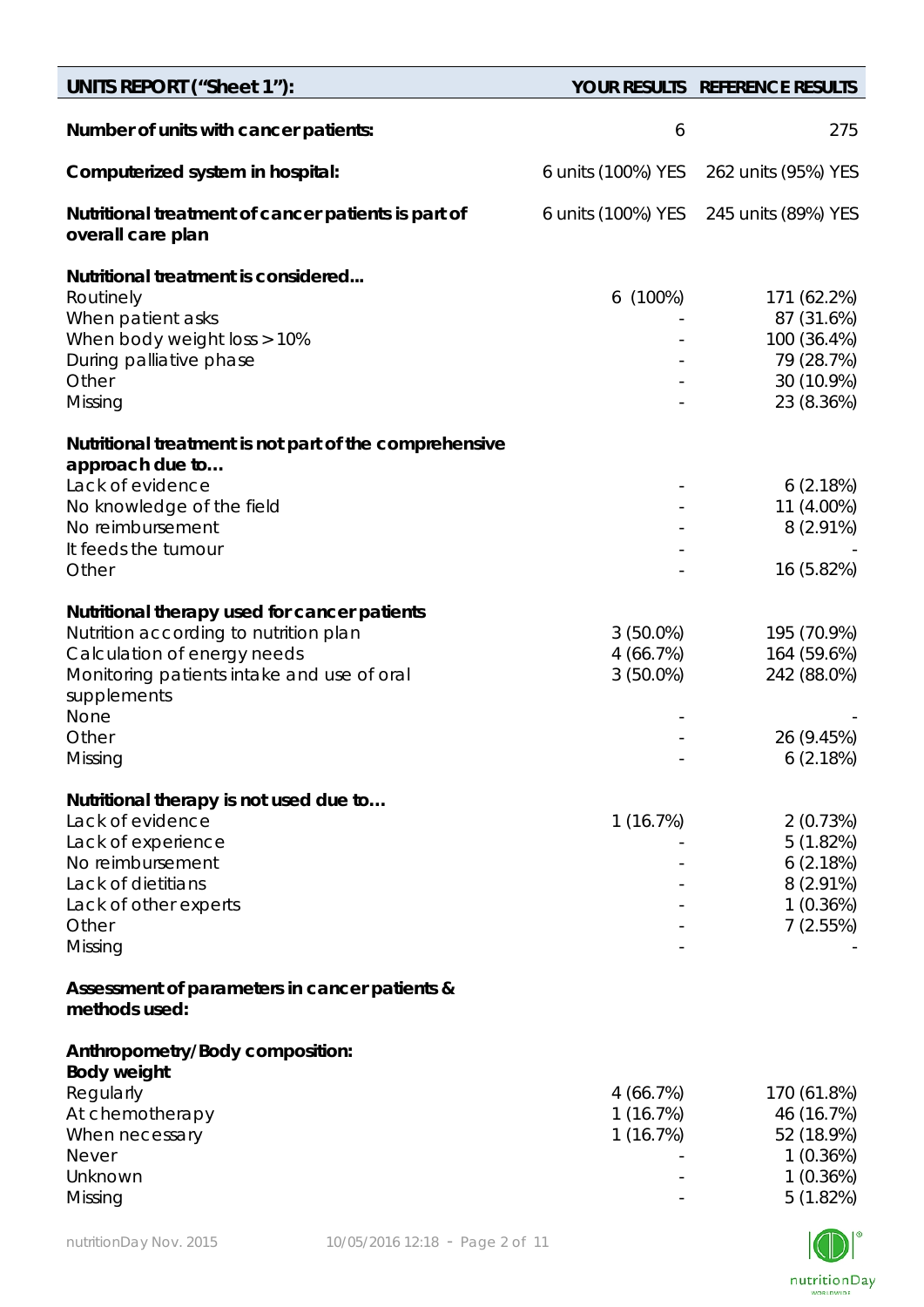| Anthropometrics (circumference)<br>Regularly<br>At chemotherapy<br>When necessary<br><b>Never</b><br>Unknown<br>Missing |                                 | 1(16.7%)<br>$3(50.0\%)$<br>1(16.7%)<br>1(16.7%) | 25 (9.09%)<br>9(3.27%)<br>89 (32.4%)<br>122 (44.4%)<br>$8(2.91\%)$<br>22 (8.00%) |
|-------------------------------------------------------------------------------------------------------------------------|---------------------------------|-------------------------------------------------|----------------------------------------------------------------------------------|
| <b>BIA</b><br>Regularly<br>At chemotherapy<br>When necessary<br><b>Never</b><br>Unknown<br>Missing                      |                                 | $3(50.0\%)$<br>$3(50.0\%)$                      | 3(1.09%)<br>68 (24.7%)<br>162 (58.9%)<br>18 (6.55%)<br>24 (8.73%)                |
| <b>CT SCAN</b><br>Regularly<br>At chemotherapy<br>When necessary<br><b>Never</b><br>Unknown<br>Missing                  |                                 | 4(66.7%)<br>2(33.3%)                            | 10(3.64%)<br>84 (30.5%)<br>139 (50.5%)<br>14 (5.09%)<br>28 (10.2%)               |
| <b>DEXA</b><br>Regularly<br>At chemotherapy<br>When necessary<br><b>Never</b><br>Unknown<br>Missing                     |                                 | 4(66.7%)<br>2(33.3%)                            | 3(1.09%)<br>2(0.73%)<br>60 (21.8%)<br>159 (57.8%)<br>20 (7.27%)<br>31 (11.3%)    |
| Other (body composition)<br>Regularly<br>At chemotherapy<br>When necessary<br><b>Never</b><br>Unknown<br>Missing        |                                 | 2(33.3%)<br>4(66.7%)                            | 6(2.18%)<br>24 (8.73%)<br>85 (30.9%)<br>34 (12.4%)<br>126 (45.8%)                |
| <b>Body function:</b><br>Handgrip<br>Regularly<br>At chemotherapy<br>When necessary<br>Never<br>Unknown<br>Missing      |                                 | 4 (66.7%)<br>2(33.3%)                           | 15 (5.45%)<br>1(0.36%)<br>62 (22.5%)<br>167 (60.7%)<br>$8(2.91\%)$<br>22 (8.00%) |
| 6-minutes walking test<br>Regularly<br>At chemotherapy<br>When necessary<br>Never<br>Unknown                            |                                 | 4(66.7%)<br>1(16.7%)                            | 4 (1.45%)<br>2(0.73%)<br>53 (19.3%)<br>182 (66.2%)<br>7(2.55%)                   |
| nutritionDay Nov. 2015                                                                                                  | 10/05/2016 12:18 - Page 3 of 11 |                                                 |                                                                                  |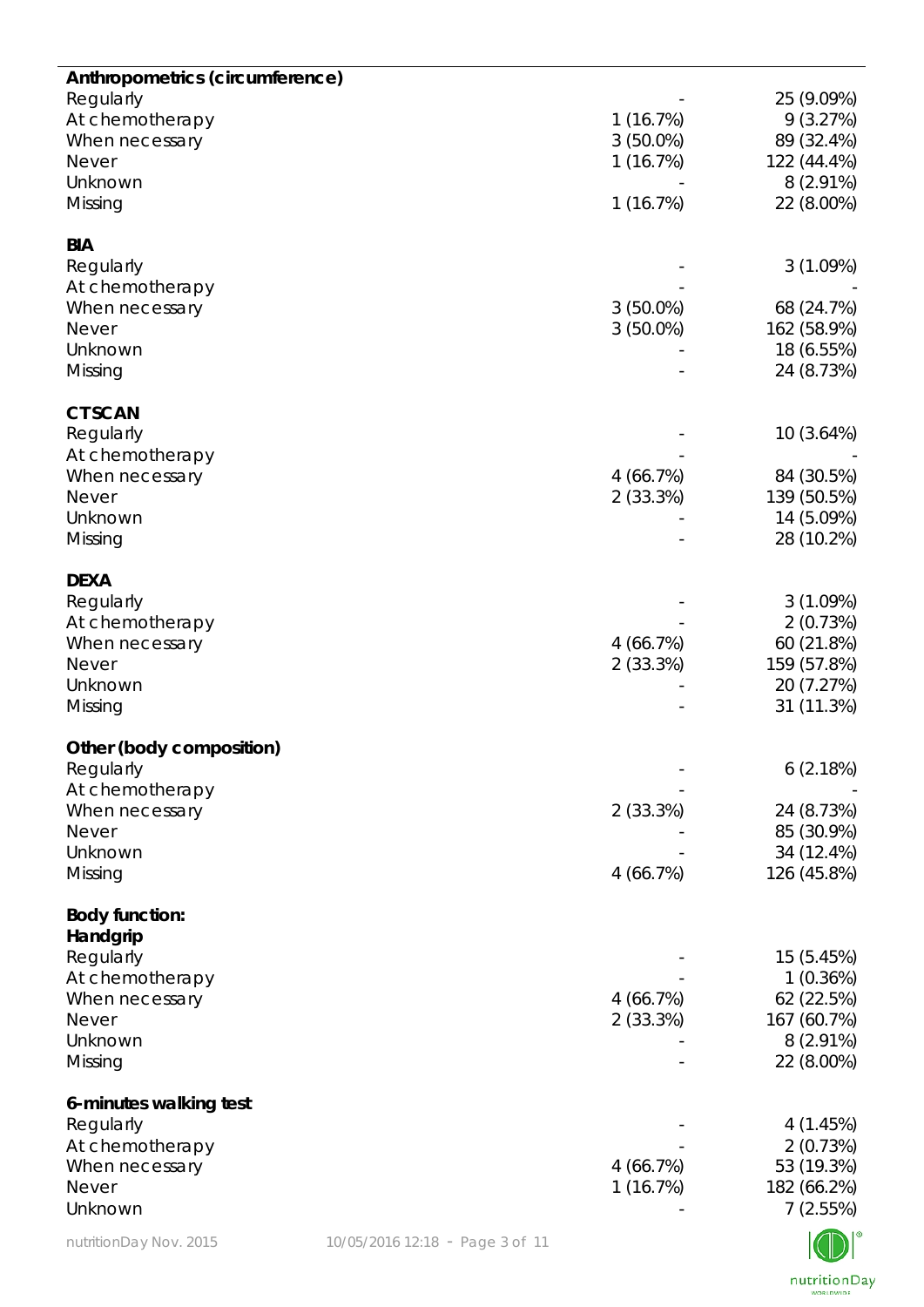| Missing                                                   | 1(16.7%)    | 27 (9.82%)  |
|-----------------------------------------------------------|-------------|-------------|
| Other (body function)                                     |             |             |
| Regularly                                                 |             | 2(0.73%)    |
| At chemotherapy                                           |             | 1(0.36%)    |
| When necessary                                            | 2(33.3%)    | 28 (10.2%)  |
| <b>Never</b>                                              | 1(16.7%)    | 109 (39.6%) |
| Unknown                                                   |             | 32 (11.6%)  |
| Missing                                                   | $3(50.0\%)$ | 103 (37.5%) |
| Nutritional requirements, calculated                      |             |             |
| Regularly                                                 | 2(33.3%)    | 71 (25.8%)  |
| At chemotherapy                                           | 2(33.3%)    | 4(1.45%)    |
| When necessary                                            |             | 113 (41.1%) |
| <b>Never</b>                                              |             | 29 (10.5%)  |
| Unknown                                                   |             | 5(1.82%)    |
| Missing                                                   | 2(33.3%)    | 53 (19.3%)  |
| <b>Nutritional intake:</b>                                |             |             |
| Every meal                                                |             |             |
| Regularly                                                 |             | 66 (24.0%)  |
| At chemotherapy                                           |             | 2(0.73%)    |
| When necessary                                            | $3(50.0\%)$ | 117 (42.5%) |
| <b>Never</b>                                              | 1(16.7%)    | 40 (14.5%)  |
| Unknown                                                   |             | 8 (2.91%)   |
| Missing                                                   | 2(33.3%)    | 42 (15.3%)  |
| 1 meal per day                                            |             |             |
| Regularly                                                 | 1(16.7%)    | 20 (7.27%)  |
| At chemotherapy                                           |             | 1(0.36%)    |
| When necessary                                            | $3(50.0\%)$ | 66 (24.0%)  |
| <b>Never</b>                                              | 1(16.7%)    | 65 (23.6%)  |
| Unknown                                                   |             | 18 (6.55%)  |
| Missing                                                   | 1(16.7%)    | 105 (38.2%) |
| 2 meals per day                                           |             |             |
| Regularly                                                 |             | 17 (6.18%)  |
| At chemotherapy                                           |             | 2(0.73%)    |
| When necessary                                            | $3(50.0\%)$ | 66 (24.0%)  |
| <b>Never</b>                                              | 1(16.7%)    | 69 (25.1%)  |
| Unknown                                                   |             | 18 (6.55%)  |
| Missing                                                   | 2(33.3%)    | 103 (37.5%) |
| 24h recall                                                |             |             |
| Regularly                                                 |             | 48 (17.5%)  |
| At chemotherapy                                           |             | 2(0.73%)    |
| When necessary                                            | 5(83.3%)    | 85 (30.9%)  |
| <b>Never</b>                                              |             | 50 (18.2%)  |
| Unknown                                                   |             | 14 (5.09%)  |
| Missing                                                   | 1(16.7%)    | 76 (27.6%)  |
| Other (nutritional intake)                                |             |             |
| Regularly                                                 |             | 12 (4.36%)  |
| At chemotherapy                                           |             | 1(0.36%)    |
| When necessary                                            | 2(33.3%)    | 36 (13.1%)  |
| nutritionDay Nov. 2015<br>10/05/2016 12:18 - Page 4 of 11 |             |             |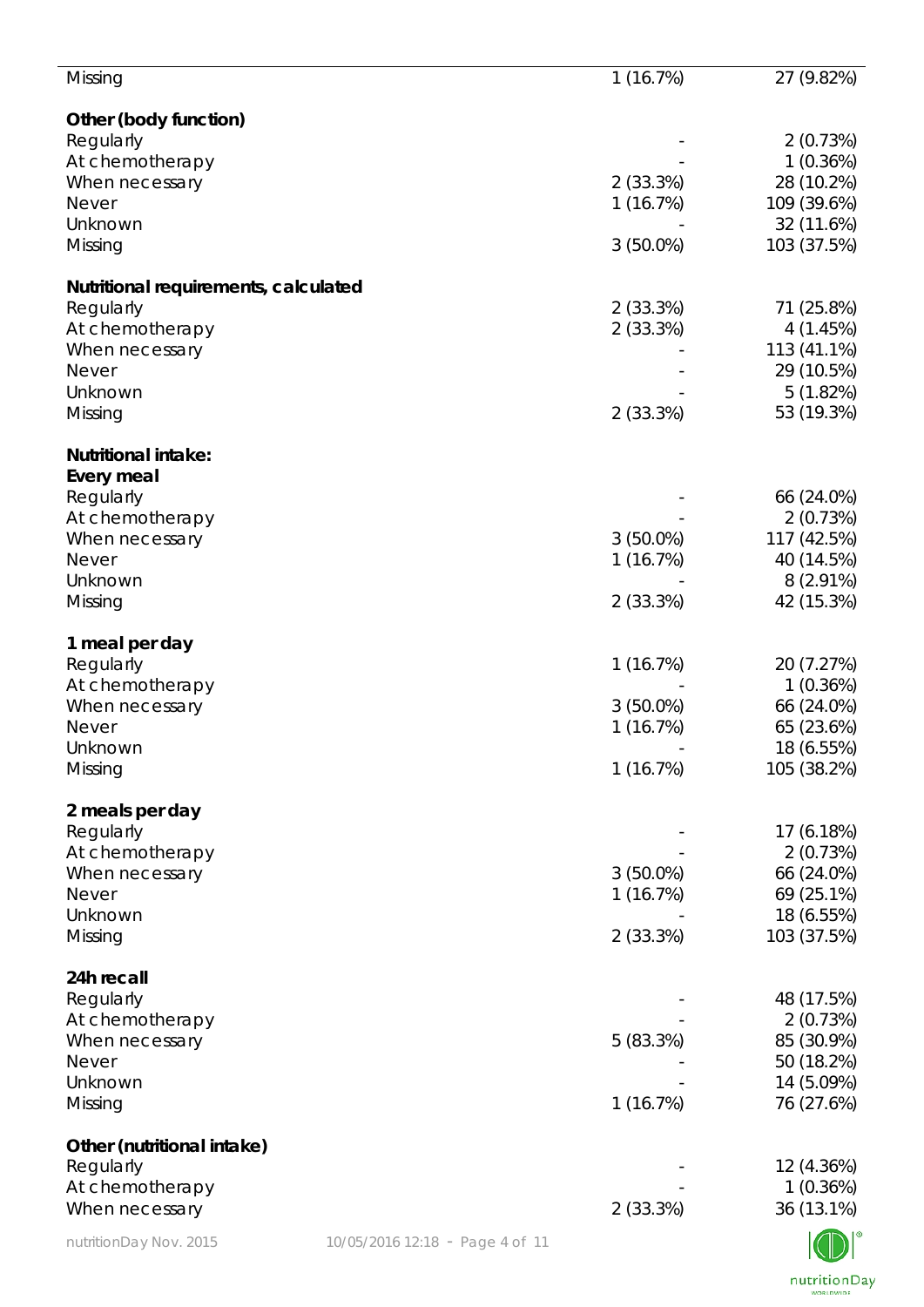| <b>Never</b>                 |                          | 58 (21.1%)  |
|------------------------------|--------------------------|-------------|
| Unknown                      |                          | 26 (9.45%)  |
| Missing                      | 4(66.7%)                 | 142 (51.6%) |
|                              |                          |             |
| Questionnaire completed by   |                          |             |
| Dietitian                    |                          | 100 (36.4%) |
| <b>Nurse</b>                 | 2(33.3%)                 | 105 (38.2%) |
| Physician                    | 4(66.7%)                 | 43 (15.6%)  |
| <b>Nutritional scientist</b> | $\overline{\phantom{0}}$ | 19 (6.91%)  |
| Other                        | ۳                        | 4(1.45%)    |
| Missing                      |                          | 4(1.45%)    |
|                              |                          |             |

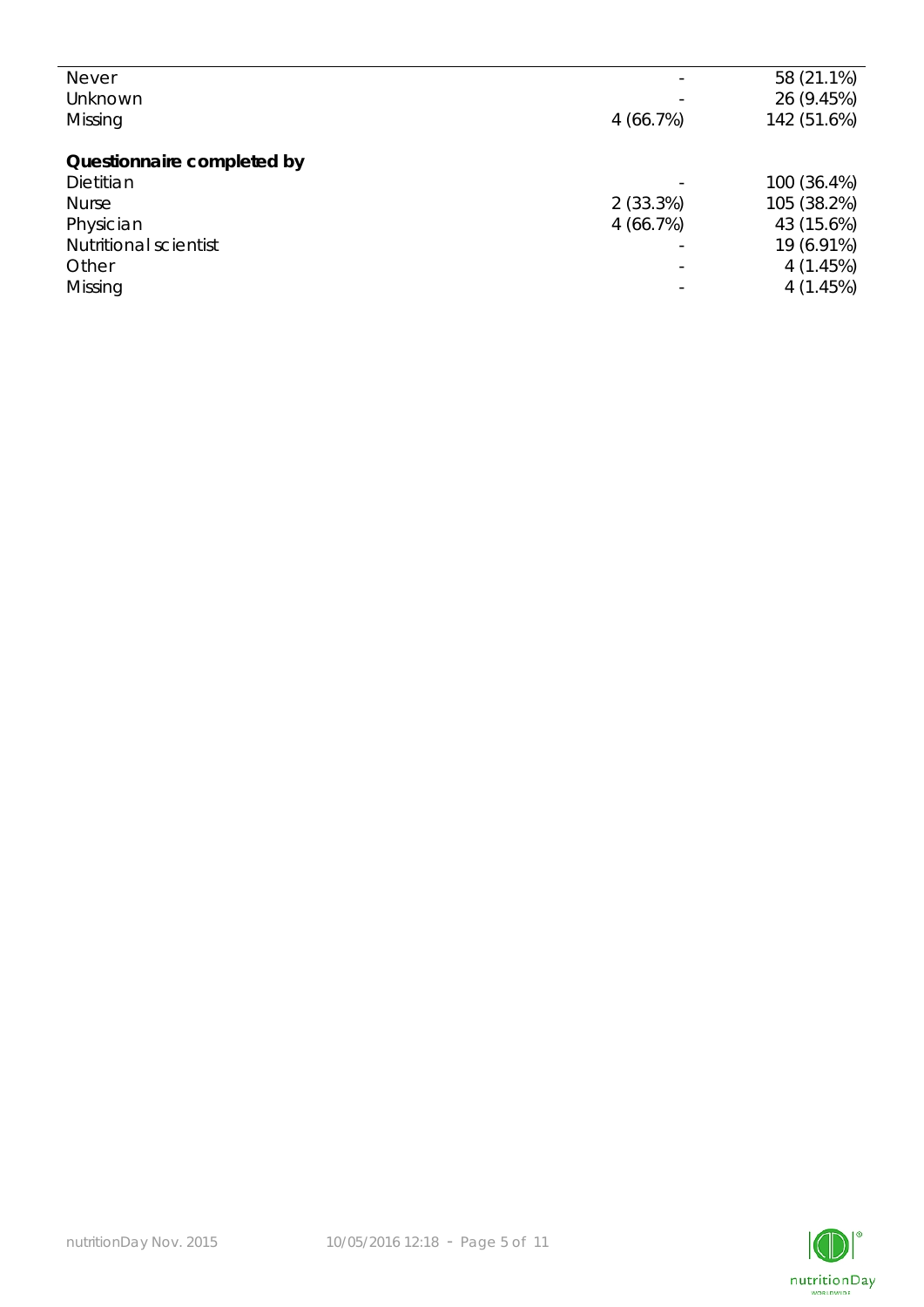| <b>PATIENTS REPORT ("Sheet 2"):</b>         |                                 |                                   | YOUR RESULTS REFERENCE RESULTS     |
|---------------------------------------------|---------------------------------|-----------------------------------|------------------------------------|
| Number of patients completing Sheet 2_onco: |                                 | 143                               | 2607                               |
|                                             |                                 |                                   |                                    |
| Demographic data:                           |                                 |                                   |                                    |
| Age (years)                                 |                                 | 62 [19-85]                        | 65 [3-105]                         |
| Female gender                               |                                 | 54 (37.8%)                        | 1167 (44.8%)                       |
| Weight (kg)                                 |                                 | $63.5 \pm 10.6$                   | $68.0 \pm 17.1$                    |
| Height (cm)<br>BMI (kg/m2)                  |                                 | $166.2 \pm 9.0$<br>$23.0 \pm 4.0$ | $166.2 \pm 10.3$<br>$24.4 \pm 5.2$ |
|                                             |                                 |                                   |                                    |
| Outpatient (o)/Ward (w)                     |                                 |                                   |                                    |
| Outpatient(o)                               |                                 |                                   | 22 (0.84%)                         |
| Ward (w)                                    |                                 | 143 (100%)                        | 2580 (99.0%)                       |
| Missing                                     |                                 |                                   | 5(0.19%)                           |
|                                             |                                 |                                   |                                    |
| <b>Goal of Therapy</b>                      |                                 |                                   |                                    |
| Curative                                    |                                 | 69 (48.3%)                        | 1402 (53.8%)                       |
| Palliative                                  |                                 | 71 (49.7%)                        | 1006 (38.6%)                       |
| Terminal                                    |                                 | $2(1.40\%)$                       | 113 (4.33%)                        |
| Missing                                     |                                 | $1(0.70\%)$                       | 86 (3.30%)                         |
| <b>Reason for admission</b>                 |                                 |                                   |                                    |
| <b>Clinical diagnostics</b>                 |                                 | 58 (40.6%)                        | 355 (13.6%)                        |
| Therapy                                     |                                 | 94 (65.7%)                        | 1228 (47.1%)                       |
| Surgery related                             |                                 | 86 (60.1%)                        | 423 (16.2%)                        |
| Treatment complications                     |                                 | $1(0.70\%)$                       | 365 (14.0%)                        |
| Poor health status                          |                                 | $1(0.70\%)$                       | 418 (16.0%)                        |
| Independent care difficult                  |                                 |                                   | 38 (1.46%)                         |
| Missing                                     |                                 |                                   |                                    |
|                                             |                                 |                                   |                                    |
| Present cancer diagnosis                    |                                 |                                   |                                    |
| <b>Breast</b>                               |                                 | 6(4.20%)                          | 180 (6.90%)                        |
| Colon, rectum                               |                                 | 23 (16.1%)                        | 427 (16.4%)                        |
| Prostate                                    |                                 | 1(0.70%)                          | 98 (3.76%)                         |
| Lung                                        |                                 | 5(3.50%)                          | 312 (12.0%)                        |
| Skin                                        |                                 |                                   | 35 (1.34%)                         |
| Kidney/bladder                              |                                 | 1(0.70%)                          | 126 (4.83%)                        |
| Gastric/oesophageal                         |                                 | 34 (23.8%)                        | 274 (10.5%)                        |
| Pancreas                                    |                                 | 12 (8.39%)                        | 126 (4.83%)                        |
| Lymphoma                                    |                                 | $2(1.40\%)$                       | 165 (6.33%)                        |
| Ears nose throat (ENT)                      |                                 | 1(0.70%)                          | 171 (6.56%)                        |
| Leukaemia<br><b>Genital tract</b>           |                                 |                                   | 163 (6.25%)                        |
|                                             |                                 | $1(0.70\%)$                       | 121 (4.64%)                        |
| Liver                                       |                                 | 3(2.10%)                          | 123 (4.72%)<br>41 (1.57%)          |
| Sarcoma<br><b>Brain</b>                     |                                 |                                   | 54 (2.07%)                         |
| Testicular                                  |                                 |                                   | 17 (0.65%)                         |
| Other                                       |                                 | 8(5.59%)                          | 257 (9.86%)                        |
| Missing                                     |                                 | 53 (37.1%)                        | 108 (4.14%)                        |
|                                             |                                 |                                   |                                    |
| Time since diagnosis                        |                                 |                                   |                                    |
| 0-2 months                                  |                                 | 59 (41.3%)                        | 777 (29.8%)                        |
| 3-5 months                                  |                                 | 10 (6.99%)                        | 412 (15.8%)                        |
| 6-12 months                                 |                                 | 5(3.50%)                          | 388 (14.9%)                        |
| nutritionDay Nov. 2015                      | 10/05/2016 12:18 - Page 6 of 11 |                                   |                                    |

nutritionDay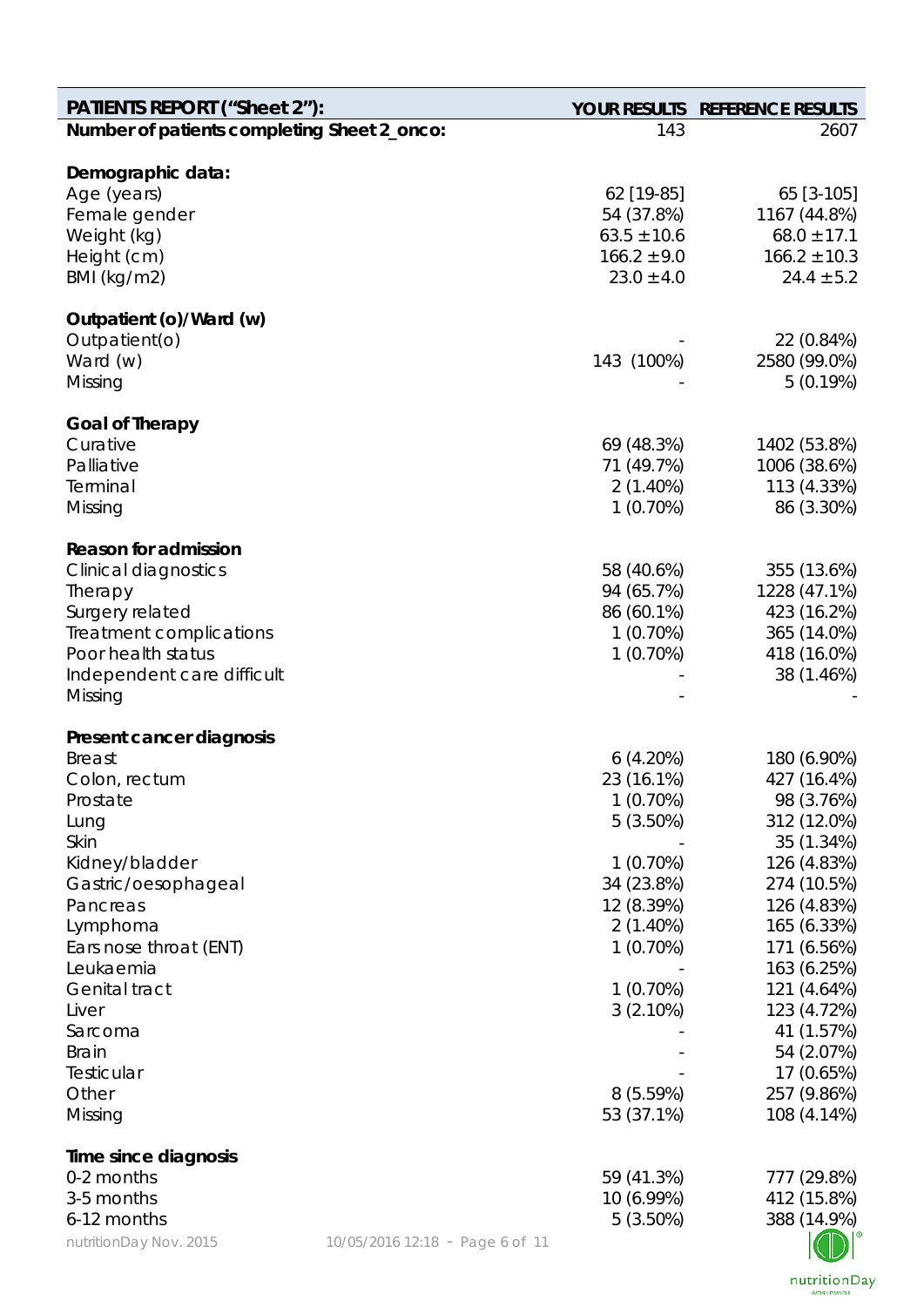| 1-2 years                                      | 9(6.29%)    | 314 (12.0%)  |
|------------------------------------------------|-------------|--------------|
| 2-4 years                                      | $4(2.80\%)$ | 232 (8.90%)  |
|                                                |             |              |
| > 4 years                                      | $3(2.10\%)$ | 268 (10.3%)  |
| Missing                                        | 53 (37.1%)  | 172 (6.60%)  |
|                                                |             |              |
| Cancer staging                                 |             |              |
|                                                |             |              |
| 0=Carcinoma in situ                            |             | 90 (3.45%)   |
| I=Localized                                    | 29 (20.3%)  | 375 (14.4%)  |
| Il=Early locally advanced                      | 16 (11.2%)  | 345 (13.2%)  |
|                                                |             |              |
| Ill=Late locally advanced                      | 10 (6.99%)  | 392 (15.0%)  |
| IV=Metastasised                                | 19 (13.3%)  | 955 (36.6%)  |
| Missing                                        | 69 (48.3%)  | 450 (17.3%)  |
|                                                |             |              |
| Time since first therapy start                 |             |              |
| No therapy                                     | 10 (6.99%)  | 187 (7.17%)  |
|                                                |             |              |
| Tumour staging/diagnosis                       | $2(1.40\%)$ | 200 (7.67%)  |
| 0-2 months                                     | 30 (21.0%)  | 736 (28.2%)  |
| 3-5 months                                     | 10 (6.99%)  | 345 (13.2%)  |
|                                                |             |              |
| 6-12 months                                    | 23 (16.1%)  | 338 (13.0%)  |
| 1-2 years                                      | 8(5.59%)    | 232 (8.90%)  |
| 2-4 years                                      | 2(1.40%)    | 176 (6.75%)  |
|                                                | $5(3.50\%)$ | 250 (9.59%)  |
| > 4 years                                      |             |              |
| Missing                                        | 53 (37.1%)  | 163 (6.25%)  |
|                                                |             |              |
| <b>Therapy situation</b>                       |             |              |
| Diagnosis                                      | 8(5.59%)    | 236 (9.05%)  |
| Chemotherapy 1st line                          | 16 (11.2%)  | 488 (18.7%)  |
| Chemotherapy > 1st line                        | 8(5.59%)    | 367 (14.1%)  |
|                                                |             |              |
| Radiotherapy                                   | 1(0.70%)    | 272 (10.4%)  |
| Target therapy                                 |             | 84 (3.22%)   |
| Hormone therapy                                |             | 26 (1.00%)   |
|                                                |             |              |
| Palliative                                     | $2(1.40\%)$ | 359 (13.8%)  |
| Surgery                                        | 57 (39.9%)  | 504 (19.3%)  |
| Cancer related complications                   |             | 266 (10.2%)  |
|                                                |             |              |
| Therapy related complications                  |             | 127 (4.87%)  |
| Missing                                        | 54 (37.8%)  | 153 (5.87%)  |
|                                                |             |              |
| <b>Infections</b>                              |             |              |
| None                                           | 66 (46.2%)  | 1808 (69.4%) |
| Local                                          | 10 (6.99%)  | 381 (14.6%)  |
| General                                        | $3(2.10\%)$ | 179 (6.87%)  |
|                                                |             |              |
| Missing                                        | 64 (44.8%)  | 239 (9.17%)  |
|                                                |             |              |
| <b>Nutrition Treatment</b>                     |             |              |
| No special diet                                | 40 (28.0%)  | 1080 (41.4%) |
| Individualized diet plan                       | $7(4.90\%)$ | 572 (21.9%)  |
| Energy rich/protein rich ONS                   | $2(1.40\%)$ | 426 (16.3%)  |
|                                                |             |              |
| Enteral nutrition (via NGT/PEG)                | 15 (10.5%)  | 128 (4.91%)  |
| Parenteral nutrition                           | 57 (39.9%)  | 240 (9.21%)  |
| ONS enriched with special nutrients            | $4(2.80\%)$ | 88 (3.38%)   |
|                                                |             |              |
| Special nutrients (EPA, branched chained amino | $3(2.10\%)$ | 28 (1.07%)   |
| acids, glutamine, arginine, carnitine)         |             |              |
| Personal preferences                           | 6(4.20%)    | 284 (10.9%)  |
|                                                |             |              |
| Counselling                                    | $2(1.40\%)$ | 355 (13.6%)  |
| Other                                          | 16 (11.2%)  | 202 (7.75%)  |
|                                                |             |              |

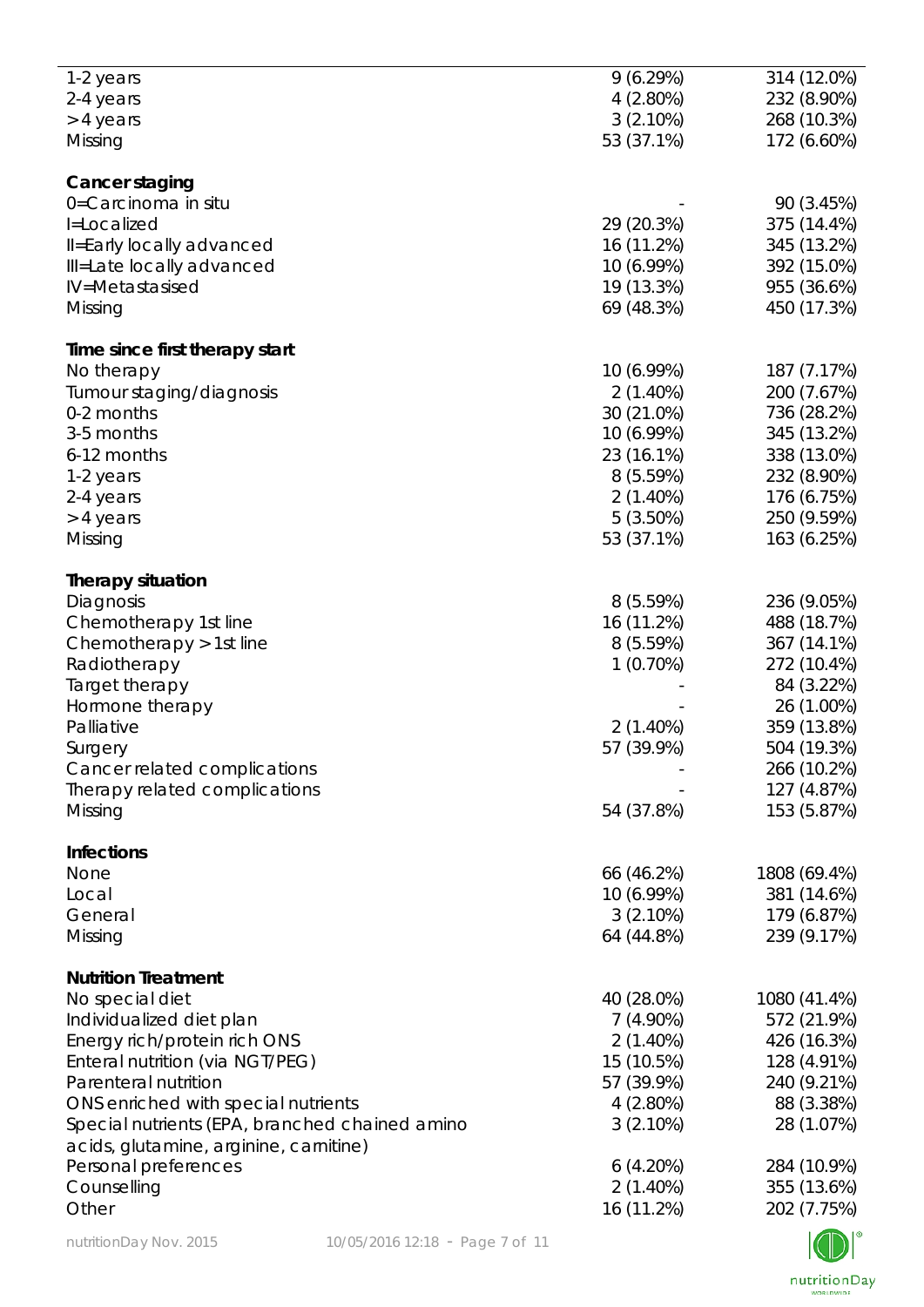## Missing the contract of the contract of the contract of the contract of the contract of the contract of the co

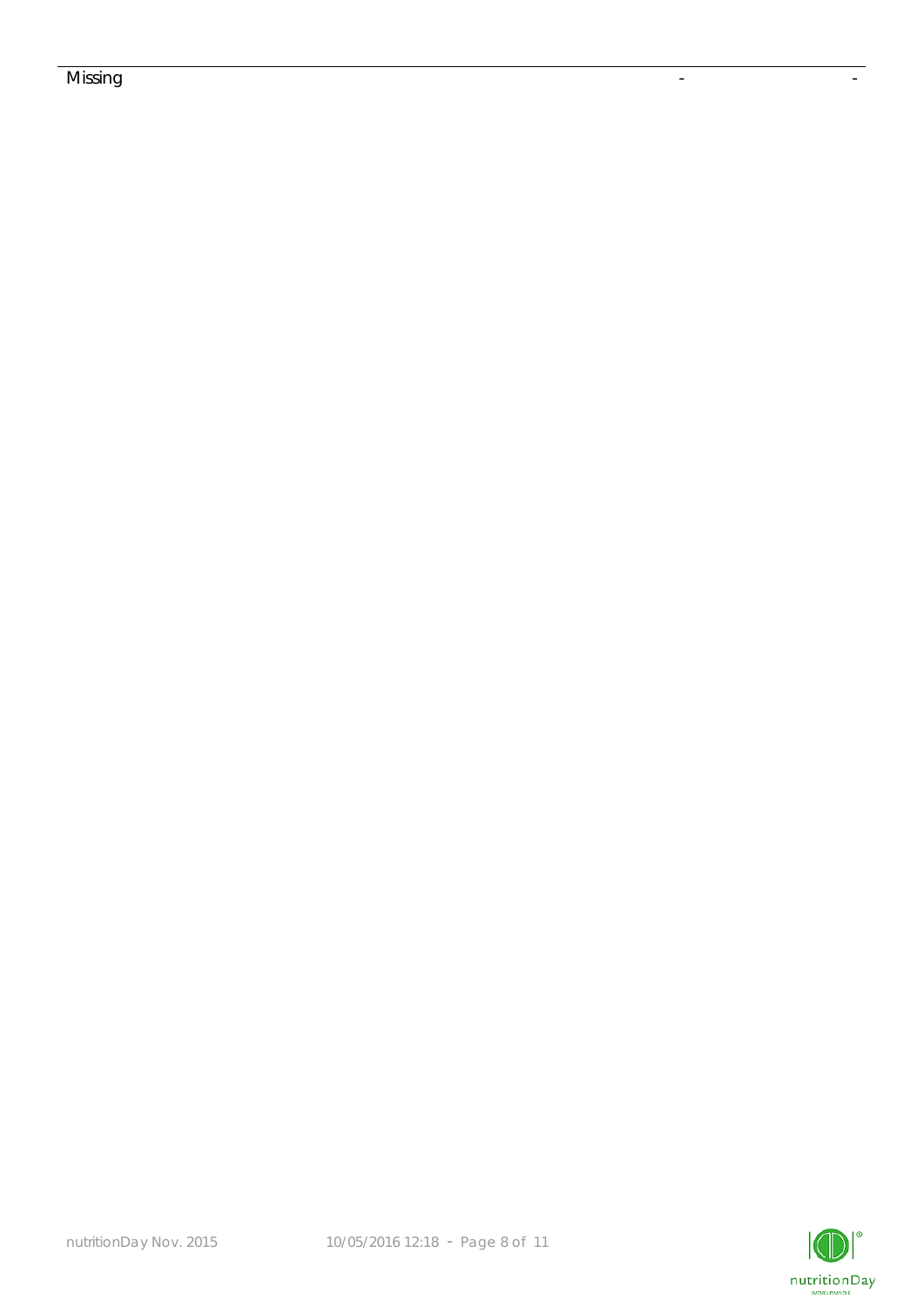| <b>PATIENTS REPORT ("Sheet 3"):</b>                            |                                 |                           | YOUR RESULTS REFERENCE RESULTS |
|----------------------------------------------------------------|---------------------------------|---------------------------|--------------------------------|
| Number of patients completing Sheet 3_onco:                    |                                 | 143                       | 2474                           |
| Body weight prior to becoming ill                              |                                 | 65 [41-98]                | 73 [30-199]                    |
| Actual body weight                                             |                                 | 63 [40-90]                | 67 [10-200]                    |
| Change in weight was                                           |                                 |                           |                                |
| Intentional                                                    |                                 | $2(1.40\%)$               | 64 (2.45%)                     |
| Unintentional                                                  |                                 | 98 (68.5%)                | 1489 (57.1%)                   |
| Weight is stable<br>Missing                                    |                                 | 25 (17.5%)<br>$7(4.90\%)$ | 318 (12.2%)<br>111 (4.26%)     |
|                                                                |                                 |                           |                                |
| During the last week                                           |                                 |                           |                                |
| Patients who have had pain:                                    |                                 |                           |                                |
| Not at all<br>A little                                         |                                 | 77 (53.8%)<br>37 (25.9%)  | 709 (27.2%)<br>596 (22.9%)     |
| Quite a bit                                                    |                                 | 24 (16.8%)                | 419 (16.1%)                    |
| Very much                                                      |                                 | $5(3.50\%)$               | 332 (12.7%)                    |
| Missing                                                        |                                 |                           | 530 (20.3%)                    |
|                                                                |                                 |                           |                                |
| Patients who needed a rest:<br>Not at all                      |                                 | 53 (37.1%)                | 391 (15.0%)                    |
| A little                                                       |                                 | 42 (29.4%)                | 592 (22.7%)                    |
| Quite a bit                                                    |                                 | 36 (25.2%)                | 575 (22.1%)                    |
| Very much                                                      |                                 | 10 (6.99%)                | 488 (18.7%)                    |
| Missing                                                        |                                 | $1(0.70\%)$               | 540 (20.7%)                    |
| Patients who felt weak:                                        |                                 |                           |                                |
| Not at all                                                     |                                 | 62 (43.4%)                | 420 (16.1%)                    |
| A little                                                       |                                 | 39 (27.3%)                | 583 (22.4%)                    |
| Quite a bit                                                    |                                 | 30 (21.0%)                | 535 (20.5%)                    |
| Very much                                                      |                                 | 11 (7.69%)                | 499 (19.1%)                    |
| Missing                                                        |                                 |                           | 544 (20.9%)                    |
| Patients who felt depressed:                                   |                                 |                           |                                |
| Not at all                                                     |                                 | 62 (43.4%)                | 775 (29.7%)                    |
| A little                                                       |                                 | 55 (38.5%)                | 601 (23.1%)                    |
| Quite a bit<br>Very much                                       |                                 | 18 (12.6%)<br>6(4.20%)    | 356 (13.7%)<br>298 (11.4%)     |
| Missing                                                        |                                 | 1(0.70%)                  | 546 (20.9%)                    |
|                                                                |                                 |                           |                                |
| Patients who were tired:                                       |                                 |                           |                                |
| Not at all                                                     |                                 | 63 (44.1%)                | 445 (17.1%)                    |
| A little<br>Quite a bit                                        |                                 | 42 (29.4%)                | 611 (23.4%)                    |
| Very much                                                      |                                 | 26 (18.2%)<br>11 (7.69%)  | 534 (20.5%)<br>449 (17.2%)     |
| Missing                                                        |                                 |                           | 539 (20.7%)                    |
|                                                                |                                 |                           |                                |
| Patients whose pain interfered with their daily<br>activities: |                                 |                           |                                |
| Not at all                                                     |                                 | 82 (57.3%)                | 766 (29.4%)                    |
| A little                                                       |                                 | 31 (21.7%)                | 458 (17.6%)                    |
| Quite a bit                                                    |                                 | 23 (16.1%)                | 366 (14.0%)                    |
| nutritionDay Nov. 2015                                         | 10/05/2016 12:18 - Page 9 of 11 |                           |                                |

nutritionDay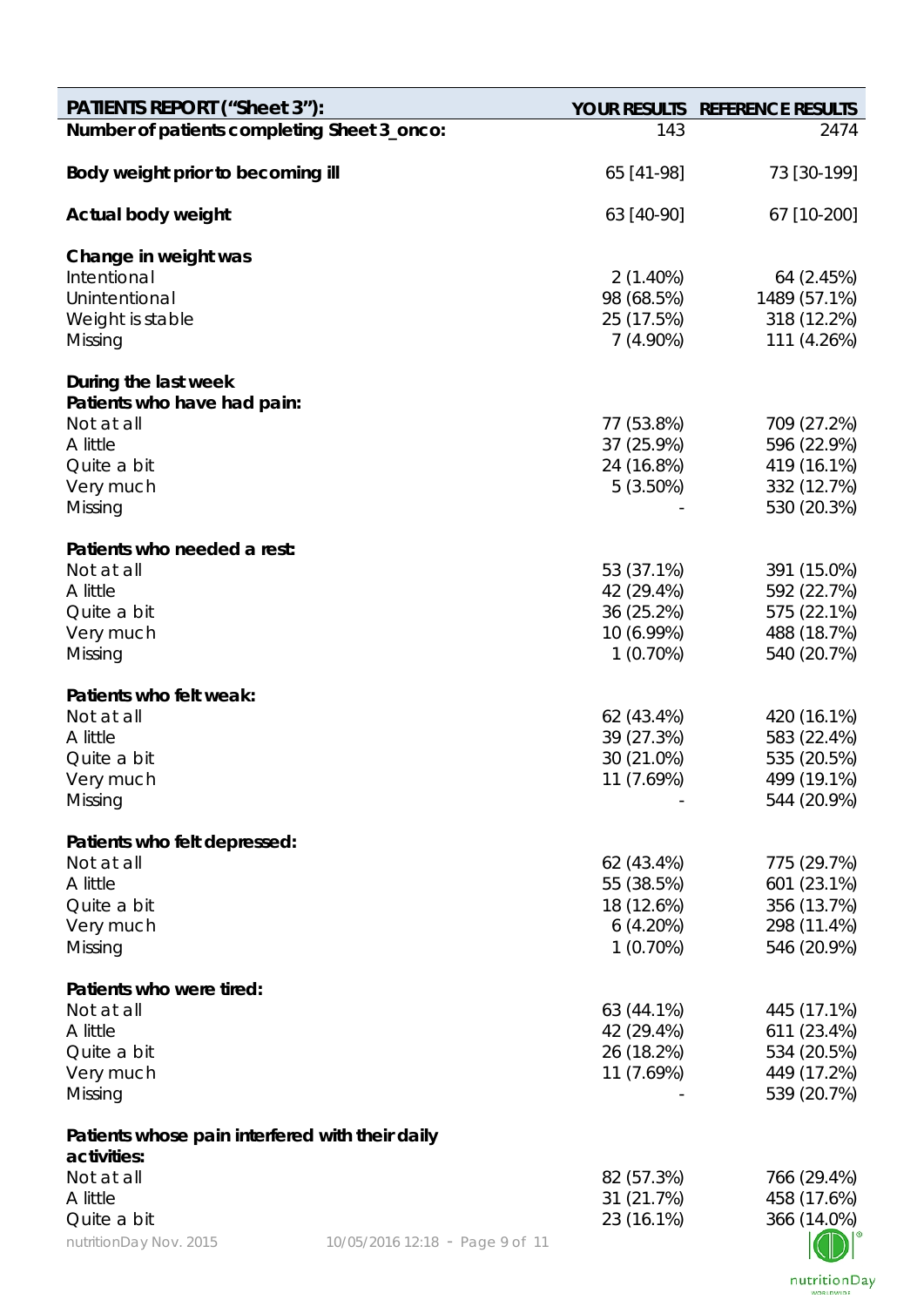| Very much                                       | 7(4.90%)    | 398 (15.3%) |
|-------------------------------------------------|-------------|-------------|
| Missing                                         |             | 582 (22.3%) |
|                                                 |             |             |
|                                                 |             |             |
| Patients who lacked appetite:                   |             |             |
| Not at all                                      | 77 (53.8%)  | 779 (29.9%) |
| A little                                        | 30 (21.0%)  | 485 (18.6%) |
| Quite a bit                                     | 28 (19.6%)  | 378 (14.5%) |
| Very much                                       | $7(4.90\%)$ | 391 (15.0%) |
| Missing                                         | $1(0.70\%)$ | 548 (21.0%) |
|                                                 |             |             |
|                                                 |             |             |
| Just now                                        |             |             |
| Patients who have pain:                         |             |             |
| Not at all                                      | 54 (37.8%)  | 901 (34.6%) |
| A little                                        | 58 (40.6%)  | 676 (25.9%) |
| Quite a bit                                     | 29 (20.3%)  | 327 (12.5%) |
|                                                 |             |             |
| Very much                                       | $2(1.40\%)$ | 152 (5.83%) |
| Missing                                         |             | 533 (20.4%) |
|                                                 |             |             |
| Patients who need a rest:                       |             |             |
| Not at all                                      | 31 (21.7%)  | 438 (16.8%) |
| A little                                        | 45 (31.5%)  | 705 (27.0%) |
|                                                 |             |             |
| Quite a bit                                     | 58 (40.6%)  | 555 (21.3%) |
| Very much                                       | 9(6.29%)    | 347 (13.3%) |
| Missing                                         |             | 538 (20.6%) |
|                                                 |             |             |
| Patients who feel weak:                         |             |             |
| Not at all                                      | 41 (28.7%)  | 503 (19.3%) |
|                                                 |             |             |
| A little                                        | 44 (30.8%)  | 647 (24.8%) |
| Quite a bit                                     | 47 (32.9%)  | 538 (20.6%) |
| Very much                                       | 10 (6.99%)  | 352 (13.5%) |
| Missing                                         | $1(0.70\%)$ | 541 (20.8%) |
|                                                 |             |             |
| Patients who are depressed:                     |             |             |
|                                                 |             |             |
| Not at all                                      | 62 (43.4%)  | 915 (35.1%) |
| A little                                        | 49 (34.3%)  | 559 (21.4%) |
| Quite a bit                                     | 25 (17.5%)  | 332 (12.7%) |
| Very much                                       | 6(4.20%)    | 225 (8.63%) |
| Missing                                         |             | 549 (21.1%) |
|                                                 |             |             |
|                                                 |             |             |
| Patients who are tired:                         |             |             |
| Not at all                                      | 42 (29.4%)  | 537 (20.6%) |
| A little                                        | 48 (33.6%)  | 669 (25.7%) |
| Quite a bit                                     | 44 (30.8%)  | 500 (19.2%) |
| Very much                                       | 9(6.29%)    | 326 (12.5%) |
| Missing                                         |             | 549 (21.1%) |
|                                                 |             |             |
|                                                 |             |             |
| Patients whose pain interferes with their daily |             |             |
| activities:                                     |             |             |
| Not at all                                      | 56 (39.2%)  | 881 (33.8%) |
| A little                                        | 47 (32.9%)  | 483 (18.5%) |
| Quite a bit                                     | 32 (22.4%)  | 346 (13.3%) |
|                                                 |             |             |
| Very much                                       | $7(4.90\%)$ | 301 (11.5%) |
| Missing                                         | $1(0.70\%)$ | 563 (21.6%) |